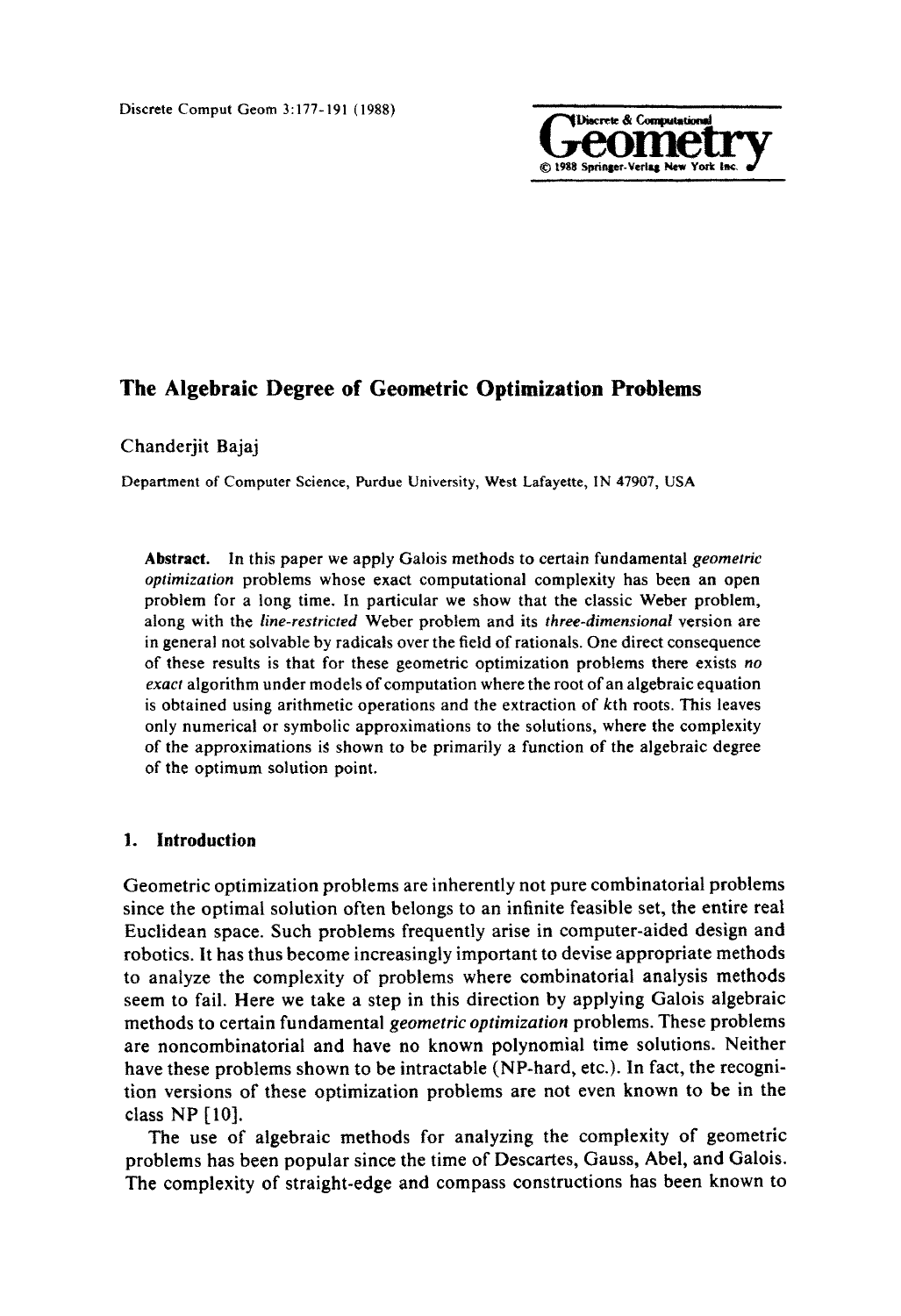be equivalent to the geometric solution being expressible in terms of  $(+, -, *, /, \sqrt)$ over Q, the field of rationals [6], [25]. In this paper we show that certain geometric optimization problems are not solvable by *radicals<sup>1</sup>* over Q, (i.e., not expressible in terms of  $(+, -, *, /, ^k\sqrt{})$  over Q).

We show how necessary and sufficient conditions for the existence of minima in these optimization problems are tied to the question of solvability of an algebraic equation over Q. We illustrate a method of generating the minimal polynomial, whose root over the field of rational numbers is the solution of the geometric optimization problem in real Euclidean space. Having shown the derived polynomial to be minimal by proving it irreducible over Q we use Galois theory to answer questions about the impossibility of expressing the optimizing solution by radicals.

For the geometric optimization problems whose minimal algebraic polynomials we show to be *not* solvable by radicals, there are a number of immediate consequences. First, for these problems there exists *no exact* algorithm under models of computation where the root of an algebraic equation is obtained using arithmetic operations and the extraction of kth roots. Second, this leaves only numerical or symbolic approximation to the optimum solution. In order to use numerical or symbolic approximation techniques one first needs to compute a sequence of disjoint intervals with rational endpoints, each containing exactly one real root of the minimal polynomial and together containing all the real roots (root isolation). Given an isolating interval with rational endpoints one can use symbolic bisection and sign calculation methods [5] or Newton's iterations [16] to approximate the solution rapidly to any desired degree of accuracy. The complexity of the algorithms which isolate the roots of a polynomial  $P$  of degree d with integer coefficients is bounded below by a power of  $log(1/sep(P))$  where  $\text{sep}(P)$  is the minimum distance between distinct real roots of P. A lower bound for sep(P) given by [22], and corrected by [23], satisfies  $sep(P)$  $1/(2ed^{(d+3)/2}(|P|+1)^d)$ . Hence from the minimal polynomial of the nonsolvable geometric optimization problem we in effect derive a complexity bound for approximations which primarily depends on the algebraic degree of the optimum solution point (the degree of the minimal polynomial).

A similar complexity bound may also be derived for the order of convergence of a sequence of numerical approximations of the optimum solution point. Kung [14] relates the order of convergence of approximations of an algebraic number with the algebraic degree of the number, provided the approximation sequence is of bounded order of convergence.

The main geometric optimization problem we consider is one of fundamental importance and has an equally long and interesting history in mathematical literature [13]. Simply stated one wishes to obtain the optimum solution of a single *source* point in the real plane, so that the sum of the Euclidean distances to n fixed *destination* points is a minimum.

<sup>&</sup>lt;sup>1</sup> A real number  $\alpha$  is expressible in terms of radicals if there is a sequence of expressions  $\beta_1,\ldots,\beta_n$ , where  $\beta_1 \in Q$ , and each  $\beta_i$  is either a rational or the sum, difference, product, quotient, or the kth *root* of preceding  $\beta$ 's and the last  $\beta_n$  is  $\alpha$ .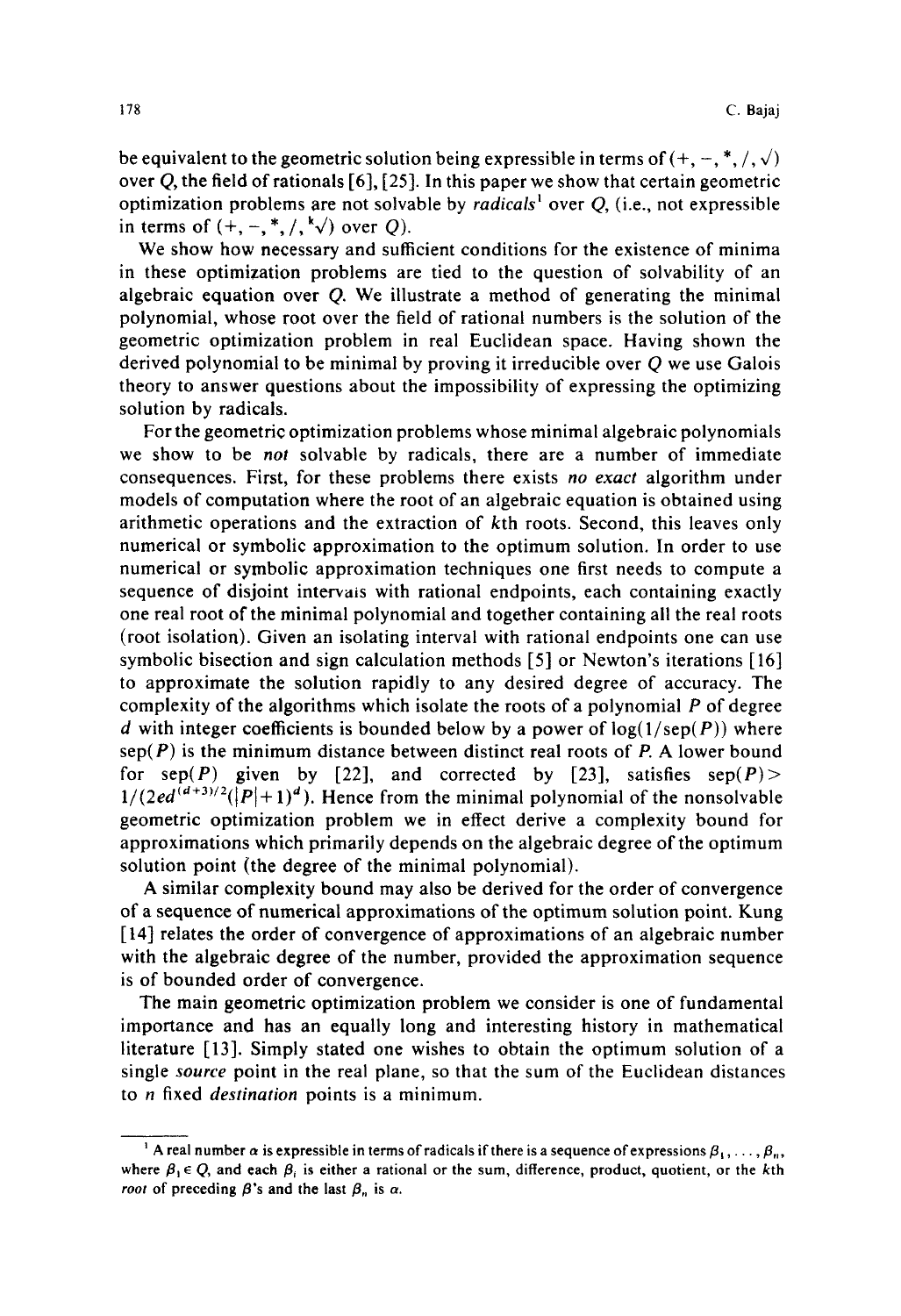Given *n* fixed destination points in the plane with integer coordinates  $(a_i, b_i)$ , *determine the optimum location (x, y) of a single source point, that is* 

minimize<sub>x,y</sub> 
$$
f(x, y) = \sum_{i=1,\dots,n} \sqrt{(x-a_i)^2 + (y-b_i)^2}
$$
. (1)

Weber [26] was probably the first who formulated this problem in light of the location of a plant, with the objective of minimizing the sum of transportation costs from the plant to sources of raw materials and to market centers. Hence this problem for n points has also come to be known as the *generalized Weber*  problem. In the recognition version of this problem we ask if there exists  $(x, y)$ such that for given integer L, whether  $\sum_{i=1,\dots,n} \sqrt{(x-a_i)^2 + (y-b_i)^2} \le L$ ? This problem is not even known to be in NP. Since on guessing a solution one then attempts to verify whether  $\sum_{i=1,...,n} \sqrt{c_i} \leq L$ , in time polynomial in the number of bits needed to express certain rational numbers  $c_1, \ldots, c_n$  and L. However, no such polynomial time algorithm is known [9], [10], [20]. Baker [2] also explains some of the difficulty involved with the approximations to sums of square roots.

The solution to the generalized Weber problem is simple to obtain for the special cases when the *n* points lie on a straight line or from a regular *n*-gon. However, in general, straight-edge and compass constructions are only known for the cases of  $n = 3$  and  $n = 4$ . We show that for the case of  $n = 5$  points the solution is the root of an irreducible polynomial of high degree. Further, we prove that the Galois group associated with the irreducible polynomial is the symmetric permutation group. Hence we are able to show that the generalized Weber problem is not solvable by radicals over Q for  $n \geq 5$ . For the *line-restricted* Weber problem, where the optimum solution is constrained to lie on a certain given *line,* a much stronger result holds. We show that the line-restricted Weber problem, in general, is not solvable by radicals over Q for  $n \ge 3$ . A similar result is also shown to apply to the *three-dimension* version of this problem, for  $n \ge 4$ . A proof of the impossibility of straight-edge and compass constructions for the generalized Weber problem (but not the line-restricted case) appears in [18], however, nothing was known about the nonexpressibility of the solution by radicals.

## **2. The Weber Problem**

The Weber problem has a long and interesting history. The problem for the case of  $n = 3$  was first formulated and thrown out as a challenge by Fermat as early as the 1600s [13]. Cavalieri in 1647 considered the problem for this case, in particular, when the three points, say  $a, b, c$ , form the vertices of a triangle and showed that each side of the triangle must make an angle of 120° with the given minimum point, s. Heinen in 1834 noted that in a triangle which has an angle of  $\geq$ 120°, the vertex of this angle itself is the minimum point (Fig. 1).

Fagnano in 1775 showed that for the case  $n = 4$  when the four client points, say  $a, b, c, d$ , form a convex quadrilateral the minimum solution point, s, is the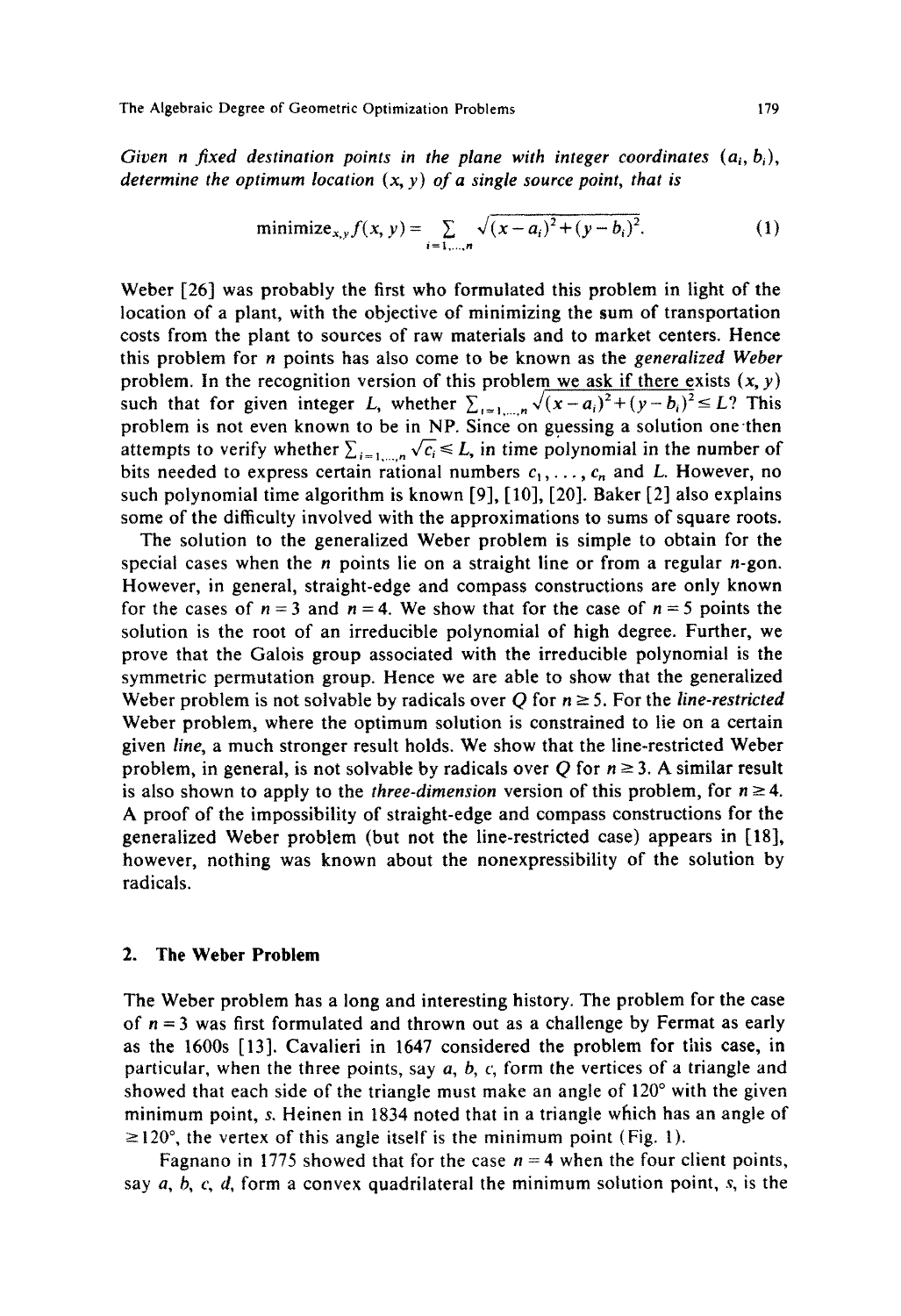

**Fig. 1.** Triangle with angles (a)  $\lt 120^\circ$  and (b)  $\geq 120^\circ$ .



Fig. 2. (a) Convex quadrilateral and (b) nonconvex quadrilateral.

intersection of the diagonals of the quadrilateral. For a nonconvex quadrilateral the fourth point, c, which is inside the triangle formed by the three other points, is itself the minimum point (Fig. 2).

Tedenat in 1810 found that for the case of  $n$  points the necessary condition for the minimum solution point is that the sum of cosines of the angles between any arbitrary line in the plane and the set of lines connecting the  $n$  given points with the minimum point must be zero. Later, 1837, Steiner, proved that the necessary and sufficient conditions for the minimum solution are that the sum of the cosines and sines of the above-mentioned angles must be zero.



**Fig. 3.**  (a) Steiner point and (b) Simpson point.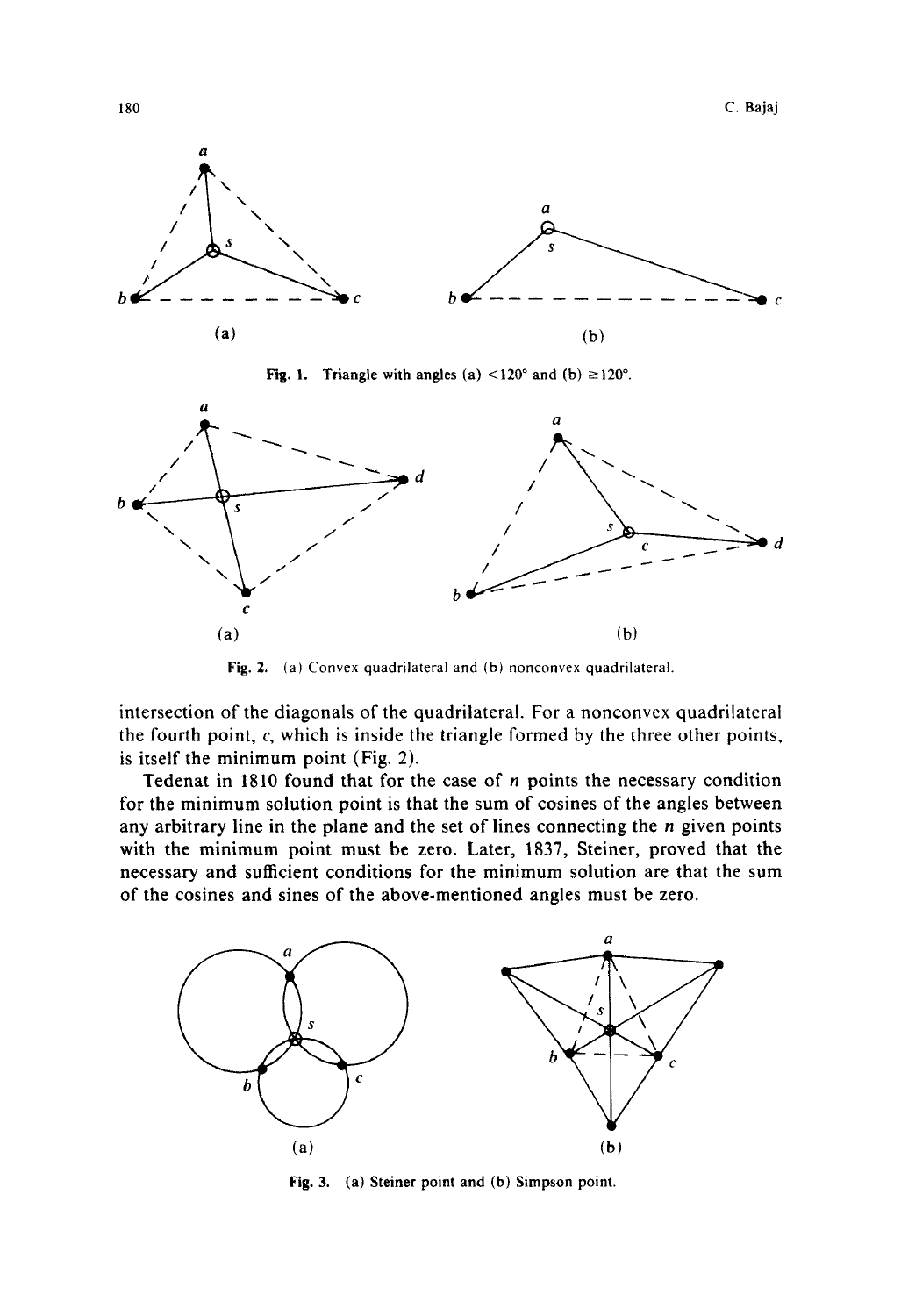The constructions for the solution points for the case of three points is also worthy of note. The solution is variously obtained by the Steiner construction or the Simpson construction (Fig. 3).

#### **3. Algebraic Reduction**

The function  $f(x, y)$  specified in (1) of Section 1, can be shown to be strictly convex. A sufficient set of conditions for the function  $f(x, y)$  to be convex is:

(i) 
$$
p = (d^2 f/dx^2)_{x=x_0} > 0
$$
,

- (ii)  $q = (d^2 f/dy^2)_{y=y_0} > 0$ ,
- (iii)  $pq r^2 > 0$ , where  $r = (d^2f/dx \, dy)_{x=x_0, y=y_0}$ ,

and  $(x_0, y_0)$  is the solution of the equations  $df/dx = 0$  and  $df/dy = 0$ . The above conditions are quite easily met for the function  $f(x, y)$  of (1). Hence there exists *a unique* minimum solution for which the necessary and sufficient conditions are  $df/dx = 0$  and  $df/dy = 0$ . The corresponding equations are:

$$
df/dx = \sum_{i=1,\dots,n} (x-a_i)/\sqrt{(x-a_i)^2 + (y-b_i)^2} = 0,
$$
 (2)

$$
df/dy = \sum_{i=1,\dots,n} (y-b_i)/\sqrt{(x-a_i)^2 + (y-b_i)^2} = 0.
$$
 (3)

Without loss of generality, we make an assumption that the solution does not coincide with any of the destination points and obtain the corresponding polynomial equations  $f_1(x, y) = 0$  and  $f_2(x, y) = 0$  from (2) and (3), respectively. This is done by rationalizing and by the elimination of square roots. By a process of repeated squaring one can eliminate all the square roots from expressions (2) and (3) above. Starting with, say, a sum of n different square roots, sqrt(i),  $i = 1, \ldots, n$ , equated to a constant, the technique is to take all terms of sqrt(i), for a certain i, to one side of the equation and the remaining terms on the other side, squaring both sides and thereby eliminating sqrt $(i)$ . Repeating this process by again isolating one of the remaining square roots and squaring, one is able to eliminate all square roots from the original equation in a maximum of  $n$  steps. Note that by this step we do not change the root of our original problem since repeated squaring preserves the root of the polynomial.

At this point we have a choice of two ways in which to proceed. The system of two polynomial equations  $f_1(x, y) = 0$  and  $f_2(x, y) = 0$  can be solved by elimination techniques (using resultants) [25], leading to a single polynomial equation  $p(y) = 0$  in a single variable. Alternatively, the resulting polynomial equation for the optimization problem can be taken to be  $p(x, y) = f_1(x, y)^2 + f_2(x, y)^2 = 0$ , since it simultaneously satisfies both of the above equations  $f_1(x, y) = 0$  and  $f_2(x, y) = 0$ .

Having obtained, say, the polynomial  $p(x, y)$  for the problem the first step is to prove it irreducible over Q. We show this by substituting for  $x, x = a$ , and showing that  $p(a, y)$  is *irreducible.* If  $p(x, y)$  is reducible then the corresponding  $p(a, y)$  is also reducible. Hence if  $p(a, y)$  is irreducible for some constant  $x = a$ it implies that  $p(x, y)$  is irreducible. However the fact that the minimal polynomial  $p(a, y)$  is irreducible is important to us only if the line determined by  $x = a$  passes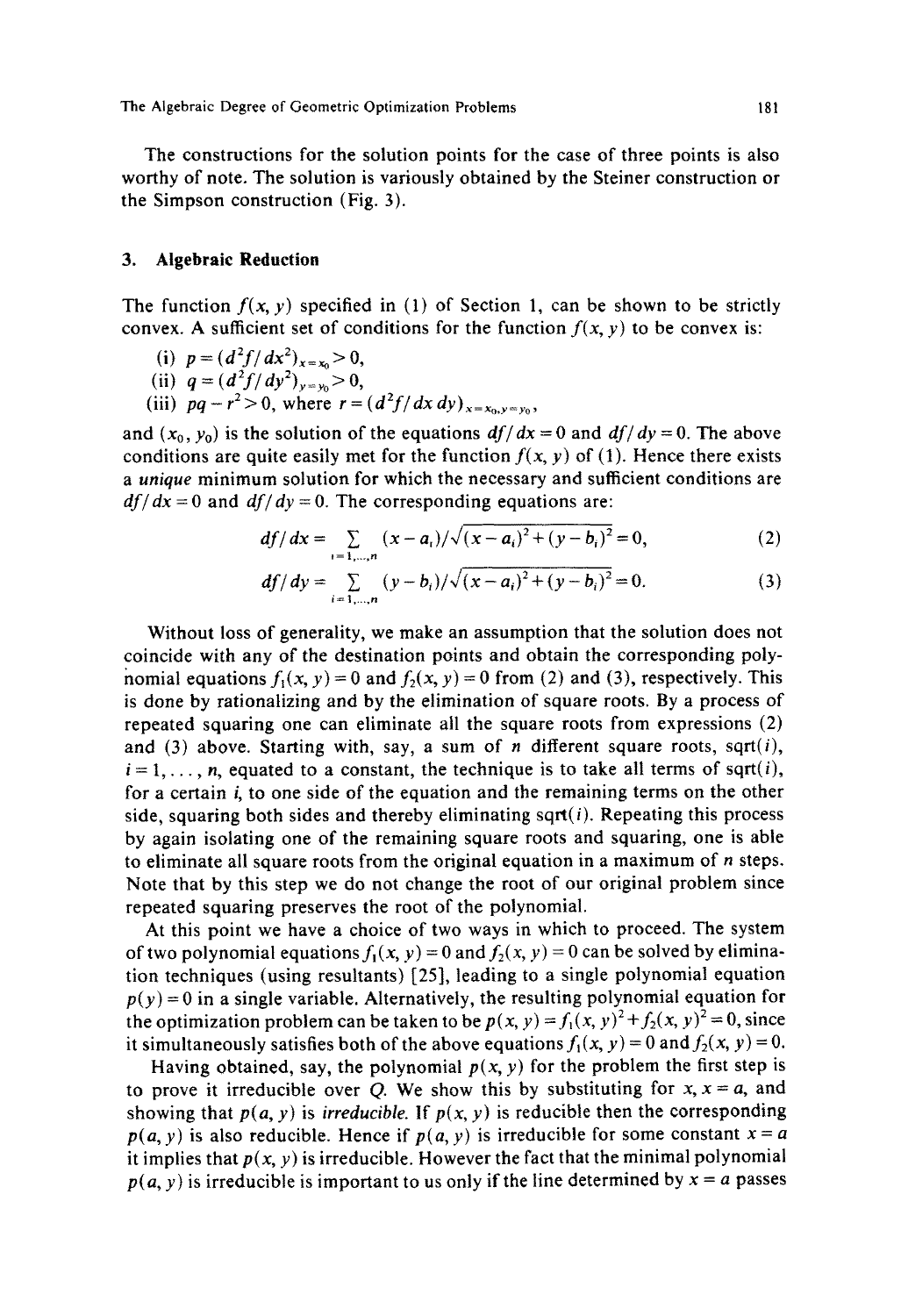through the solution point of our optimization problem. Using a simple trick, we choose symmetric configurations of the points, symmetric about a line  $x = a$ , for then we know that the solution lies somewhere on  $x = a$ . Then for a set of n points distributed equally and symmetrically about the chosen axis  $x = a$  (when *n* is odd, one point lies on this axis), we obtain the polynomial  $p(y)$  of a single variable for the problem. Proving it to be irreducible over Q gives us the minimal polynomial for the optimization problem.

For the problem in hand we now restrict ourselves to the case of  $n = 5$  points. Let  $(a_1, b_1) = (3,0), (a_2, b_2) = (1,3), (a_3, b_3) = (0, c), (a_4, b_4) = (-1,3),$  and  $(a_5, b_5) = (-3, 0)$  be the given points with integer coordinates. We choose the configuration of five points to be symmetric about the line  $x = 0$ . One of the points lies on the line and has coordinates  $(0, c)$  on the  $x = 0$  axis. The value of c changes the configuration of points in that for  $c = 5$ , 1, and 4 we have the three possible symmetric configurations of five points (Fig. 4).

We need to find the solution  $(0, y)$  satisfying the condition for minimally,  $df/dy = 0$ , giving us the following:

minimize<sub>y</sub> 
$$
f(y) = |y - c| + 2\sqrt{(y - 3)^2 + 1} + 2\sqrt{y^2 + 9}
$$
,  
\n $df/dy = \pm 1 + 2(y - 3)/\sqrt{(y - 3)^2 + 1} + 2y/\sqrt{y^2 + 9} = 0$   
\naccording as  $y > c$  or  $y < c$ .<sup>2</sup>

Eliminating square roots by repeated squaring we obtain the polynomial  $p(y)$ 



Fig. 4. Symmetric configurations of five points.

<sup>&</sup>lt;sup>2</sup> The case  $y = c$  occurs when the point (0, c), coincides with the intersection of the lines between  $(a_1, b_1)$ ,  $(a_4, b_4)$  and  $(a_2, b_2)$ ,  $(a_5, b_5)$ , which is also the solution for the case of those four points  $(a_i, b_i)$ ,  $i = 1, 2, 4$ , and 5.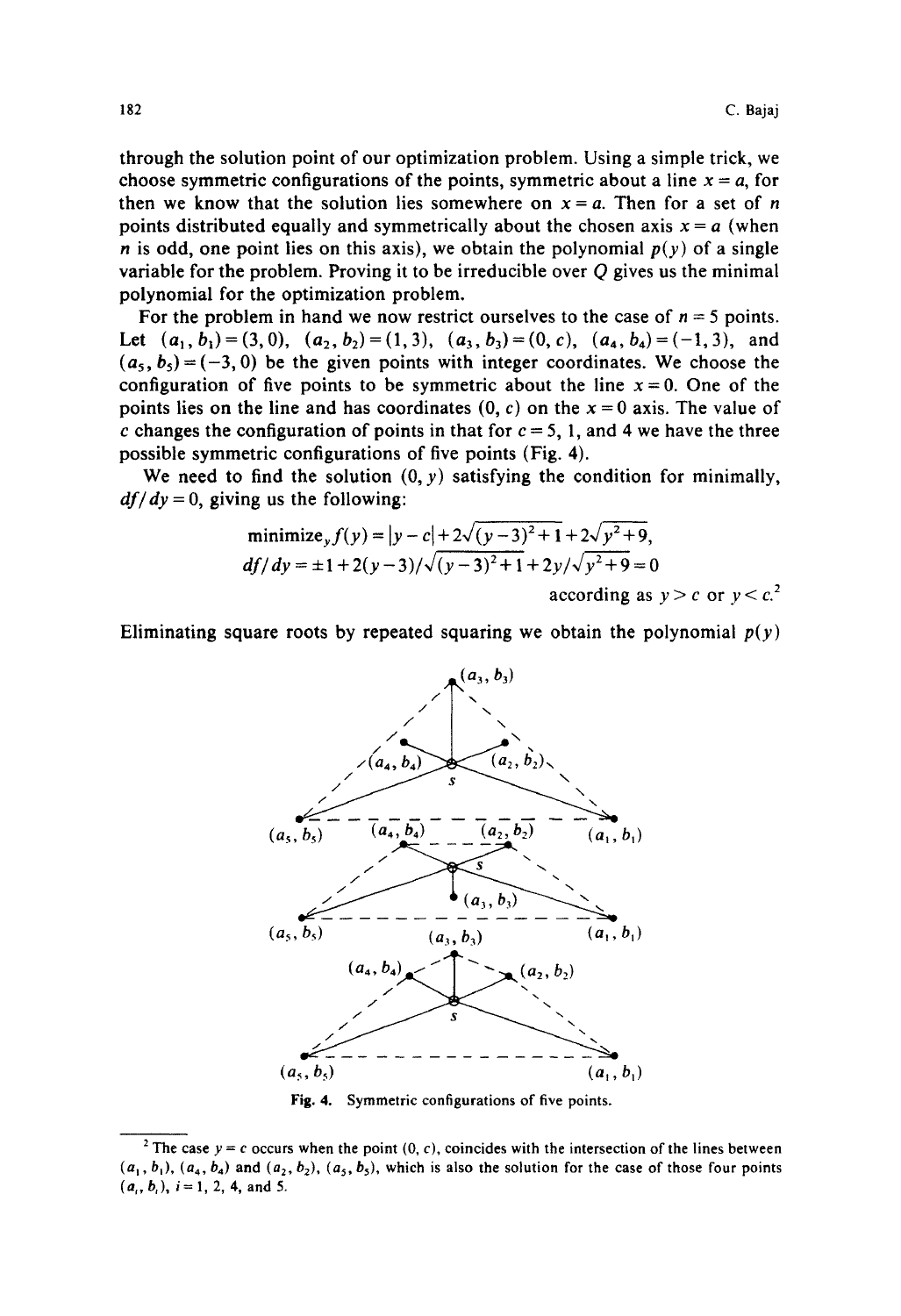| Q: $p(y) = 15y^8 - 180y^7 + 1030y^6 - 4128y^5 + 11907y^4 - 15876y^3 - 17928y^2 + 75816y - 54756$<br>disc( $p(y)$ ): $2^{52}3^{55}5^{8}13^{5}17^{2}13063$ |
|----------------------------------------------------------------------------------------------------------------------------------------------------------|
|                                                                                                                                                          |
| Mod 19: $p(y) = (y+7)(y^2-9y-4)(y^5+9y^4+8y^3+7y^2-4y-1)$                                                                                                |
| Mod 31: $p(y) = (y^8 - 12y^7 - 14y^6 + 10y^5 - 6y^4 + 8y^3 - 11y^2 - 11y - 11)$                                                                          |
| Mod 37: $p(y) = (y+5)(y^7-17y^6+18y^5-10y^4+15y^3-16y^2+17y+4)$                                                                                          |

Table 1. Factorizations obtained with the use of MACSYMA (actually Vaxima on Unix).

(Table 1), and note that this polynomial  $p(y)$  is the polynomial for each of the three configurations in Fig. 4. Equation  $df/dy = 0$  is the same regardless of  $c = 5$ , 1, or 4.

We now use algebraic methods to prove the properties of interest.

**Lemma 1.** The *polynomial*  $p(y)$  (Table 1) *is irreducible over Q.* 

*Proof.* Since  $p(y)$  is irreducible mod 31 and the prime 31 is not a divisor of 15, the leading coefficient of the polynomial, it follows that  $p(y)$  is irreducible over  $Q$  and is our minimal polynomial.

The degree testing algorithm of David Musser (see p. 434 of [12]) is a much more efficient means of proving irreducibility than merely searching for a prime q for which  $p(y)$  is irreducible mod q. By performing the factorization of the polynomial  $p(y)$  modulo several primes, and considering the possible degrees of the factors, one can obtain important information about the degree of the true factors. For good primes  $q$  relative to  $p(y)$  (primes  $q$  that are not divisors of disc( $p(y)$ )) one computes the degree set  $d_q$  = set of degrees of all factors of  $p(y)$  mod q. The degree set of  $p(y)$  must be contained in  $d_{p_1} \cap \cdots \cap d_{p_m}$ , where  $p_1,\ldots, p_m$  are the primes tried. If  $p(y)$  is irreducible over Q, often  $d_{p_1} \cap d_{p_2} \cap \cdots$  $(0, n)$  after only a few primes have been tried.

As our next step we show the impossibility of constructions with a straight-edge and compass, but before that we need a few definitions. (Henceforth when we refer to constructions we mean constructions with a straight-edge and compass.) A field F is said to be an *extension* of Q if F contains Q and a *simple extension*  if  $F = Q(\alpha)$  for some  $\alpha \in F$ . Using the notation of [11], we denote  $[F:Q] =$  degree of F over Q (the dimension of F as a vector space over  $Q$ ).

Consider all the points  $(x, y)$  in the real Euclidean plane, both of whose coordinates  $x, y$  are in Q. This set of points is called the plane of Q. A point is *constructible* from Q iff we can find a finite number of real numbers  $\alpha_1, \ldots, \alpha_n$ such that (i)  $[Q(\alpha_1): Q]=1$  or 2 and (ii)  $[Q(\alpha_1,\ldots,\alpha_i): Q(\alpha_1,\ldots,\alpha_{i-1})]=1$  or 2, and such that our point lies in the plane of  $Q(\alpha_1,\ldots,\alpha_n)$ . It follows that if  $\alpha$  is constructible then  $\alpha$  lies in some extension of Q, of degree a power of 2. We know that a real number  $\alpha$  is algebraic over Q iff  $Q(\alpha)$  is a finite extension of Q. Further  $\alpha$  is said to be *algebraic of degree n* over Q if it satisfies a nonzero polynomial of degree *n* but no nonzero polynomial of lower degree. Also if  $\alpha$  is algebraic of degree n over Q, then  $[Q(\alpha):Q] = n$ . This together with our discussion of constructibility above gives the following important criterion for nonconstructibility.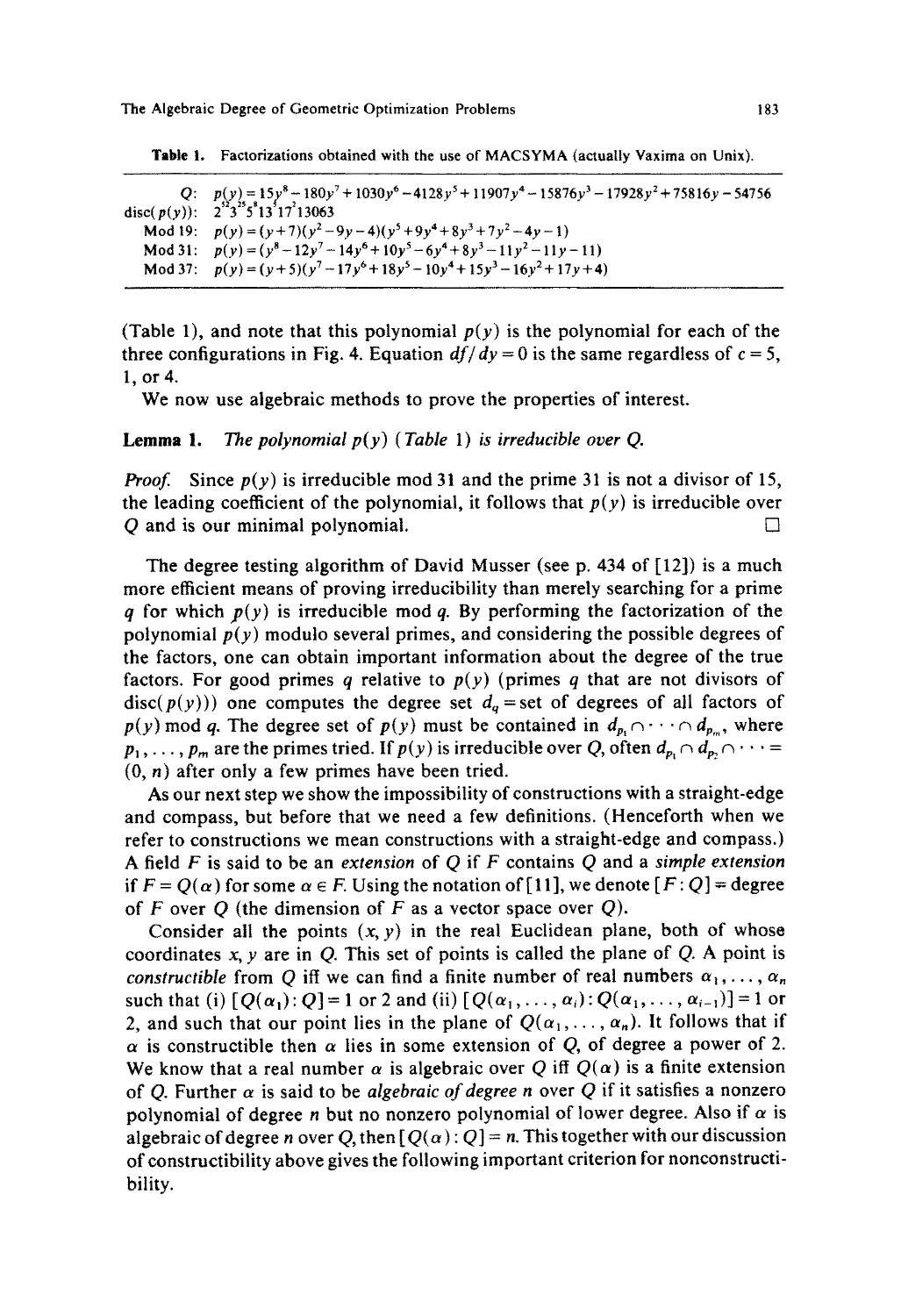**Lemma 2** [11]. *If the real number*  $\alpha$  *satisfies an irreducible polynomial over Q of degree n and if n is not a power of 2, then*  $\alpha$  *is not constructible.* 

If  $p(y) \in O[y]$ , a finite extension E of Q is said to be a *splitting field* over Q for  $p(y)$  if, over E but not over any proper subfield of E,  $p(y)$  can be factored as a product of linear factors. Alternatively, E is a splitting field of  $p(y)$  over Q if E is a *minimal* extension of Q in which  $p(y)$  has n roots, where  $n =$  degree of  $p(y)$ . Given a polynomial  $p(y)$  in  $Q[y]$ , the polynomial ring in y over Q, we shall associate with  $p(y)$  a group Gal( $p(y)$ ), the Galois group of  $p(y)$ . The Galois group turns out to be a certain permutation group of the roots of the polynomial. It is actually defined as a certain group of automorphisms of the splitting field of  $p(y)$  over Q. From the duality, expressed in the fundamental theorem of Galois theory, between the subgroups of the Galois group and the subfields of the splitting field one can derive a condition for the solvability by radicals of the roots of a polynomial in terms of the algebraic structure of its Galois group. As a special case one can give a criterion for nonconstructibility by straight-edge and compass constructions similar to Lemma 2 above.

**Lemma 3.** If E is the splitting field over Q of an irreducible polynomial  $p(y)$ , and *if the order of its Galois group, o*[Gal( $p(y)$ )] = [ $E:Q$ ], *is not a power of 2, then the roots of*  $p(y)$  *are not constructible.* 

We now state a few additional theorems from Galois theory of use to us here. The following are well known and proofs may be found in [8] and [11].

**Lemma 4** [8]. *For a finite field F,*  $|F| = q^n$  and  $p(y) \in F[y]$  factors over F into k *different irreducible factors, and if*  $p(y) = q_1(y) \cdots q_k(y)$ , where degree  $q_i(y) = n_i$ , *then*  $Gal(p(y))$  *is cyclic and is generated by a permutation containing k cycles with orders*  $n_1, \ldots, n_k$ .

*The shape* of a permutation of degree n is the partition of n induced by the lengths of the disjoint cycles of the permutation. The factorization of a polynomial modulo any prime  $q$  also induces a partition, namely, the partition of the degree of  $p(y)$  formed by the degree of the factors. Lemma 4 above states that the degree partition of the factors of  $p(y)$  modulo q is the shape of the generating permutation of the group,  $Gal(p(y))$ , which is, furthermore, cyclic.

**Lemma 5** [8]. *Let*  $p(y) \in Z[y]$  and let  $p^*(y) \in Z_q[y]$  be the polynomial  $p(y)$  mod q *where q is a good*<sup>3</sup> *prime for p(y). Then* Gal( $p^*(y)$ ) *is isomorphic to a subgroup of* Gal( $p(y)$ ).

**Theorem 6.** The *solution of the* generalized Weber *problem, in general, is not constructible by a straight-edge and compass for*  $n \geq 5$ *.* 

<sup>&</sup>lt;sup>3</sup> A good prime for a polynomial  $p(y)$  is one which does not divide the discriminant of the polynomial disc( $p(y)$ ).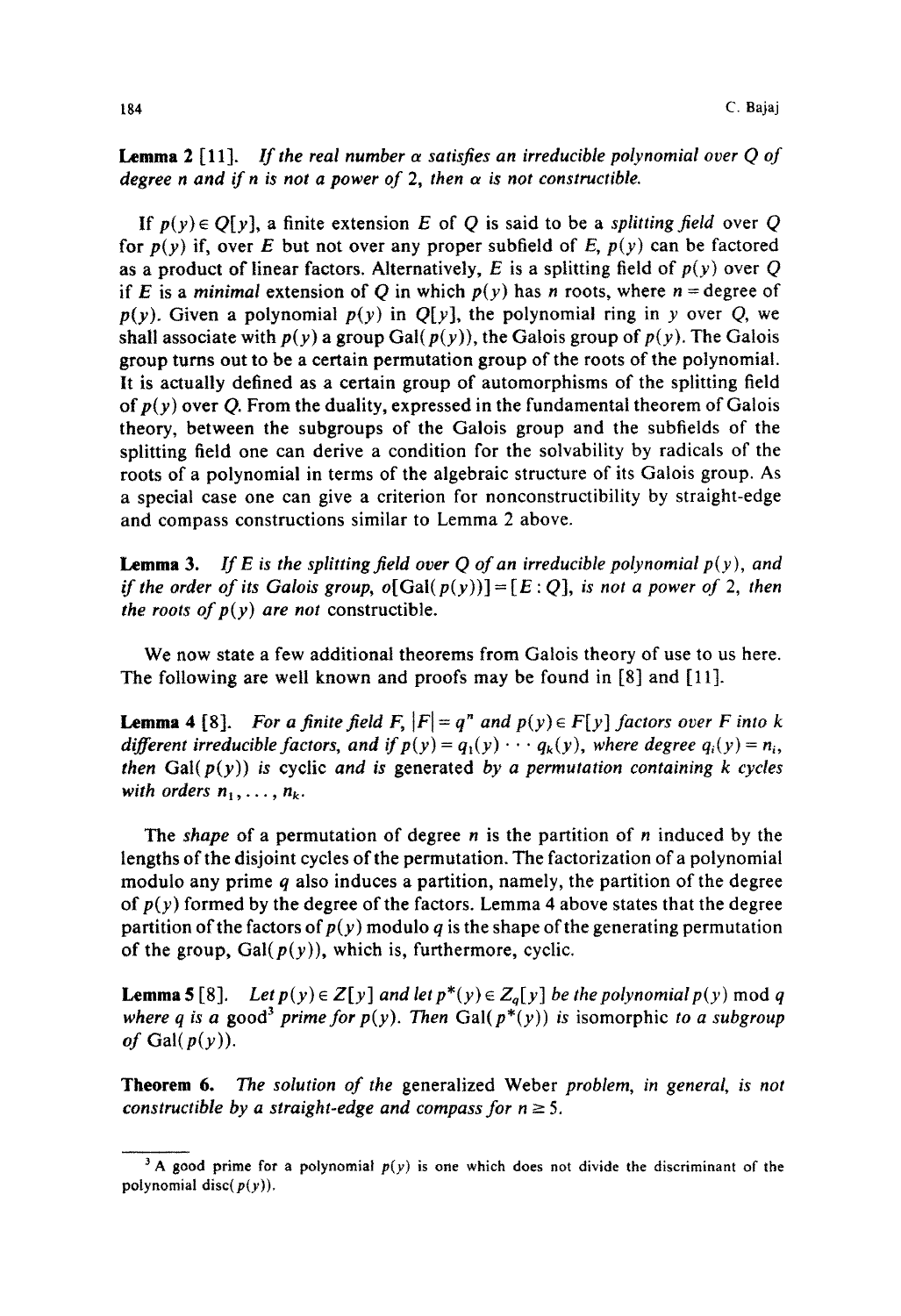*Proof.* Restating the assertion, we have to show that the roots of the polynomial  $p(y)$  of Table 1 are not constructible by a straight-edge and compass. We know that  $p(y)$  is irreducible over Q from Lemma 1. Let  $p^*(y)$  be the polynomial  $p(y)$  mod q for a good prime  $q = 37$  relative to  $p(y)$ . From Table 1 the irreducible factors of  $p^*(y)$  have degrees 1 and 7. On application of Lemma 4 we know that for the finite field  $Z_{37}$ ,  $o[Gal(p(y))] = 7$  and, from Lemma 5, it is a divisor of  $o[Gal(p(y))]$ , which clearly is not a power of 2 and hence Lemma 3 proves our assertion.  $\Box$ 

To prove the *nonexpressibility* of the roots of  $p(y)$  over Q by radicals we use the Cebotarev-Van der Waerden sampling method to determine the Galois group of  $p(y)$  [17], [27]. From the density theorem of Cebotarev one obtains:

**Lemma 7.** As  $s \rightarrow \infty$ , the proportion of occurrences of a partition  $\pi$  as the degree *partition of the factorization of*  $p(y)$  *mod*  $q_i$  *(i = 1, ..., s), tends to the proportion of permutations in Gal(* $p(y)$ *) whose shape is*  $\pi$ *.* 

Then in order to apply this method of obtaining the group of the polynomial over Q one needs a table of permutation groups of the desired degree, along with a distribution of its permutations [4], [24]. The degree of concern for the polynomial  $p(y)$  of Table 1 is 8. From [19] we know that there are exactly 200 permutation groups of degree 8. However all is not lost. We also know that polynomial  $p(y) \in Q$  is irreducible iff the Galois group Gal( $p(y)$ ) is *transitive*<sup>4</sup> [25], and there are only 50 transitive groups of degree 8.

Furthermore, if the Galois group of the polynomial  $p(y)$  of degree n is the symmetric group  $S_n$  (the group of all permutations of  $[1,\ldots,n]$ ), we have:

**Lemma 8.** *If*  $n \equiv 0 \pmod{2}$  *and*  $n > 2$  *then the occurrence of an*  $(n - 1)$ -cycle *and* an n-cycle and a permutation of the type  $2+(n-3)$  on factoring the polynomial  $p(y)$  modulo "good" primes establishes that  $Gal(p(y))$  over Q is the symmetric *group*  $S_n$ . If  $n \equiv 1 \pmod{2}$  *then an*  $(n-1)$  *cycle and an n cycle and a permutation of the type*  $2+(n-2)$  *is enough.* 

*Proof.* Since for  $n=0 \pmod{2}$ ,  $n-3$  is odd, the permutation type  $2+(n-3)$ when raised to a power  $(n-3)$  yields a 2-cycle. This, together with the  $(n-1)$ -cycle and the *n*-cycle, generates the symmetric group  $S_n$  as follows. Let  $(12, \ldots, n-1)$ be the  $(n - 1)$ -cycle. By virtue of transitivty, the 2-cycle (ij) can be transformed into  $(kn)$ , where k is one of the digits between 1 and  $(n-1)$ . The transformation of  $(kn)$  by  $(12, \ldots, n-1)$  and its powers yield all cycles  $(1n)(2n) \cdots (n-1n)$ and these cycles together generate the symmetric group  $S_n$  [25]. For  $n \equiv 1 \pmod{2}$ , again as  $n-2$  is odd, the permutation type  $2+(n-2)$  when raised to a power  $(n-2)$  yields a 2-cycle, which together with the  $(n-1)$ -cycle and the n-cycle generates the symmetric group as above.  $\Box$ 

<sup>&</sup>lt;sup>4</sup> A permutation group on 1,..., *n* is called transitive if for any k,  $1 \le k \le n$ , it contains a permutation  $\pi$  which sends 1 to k.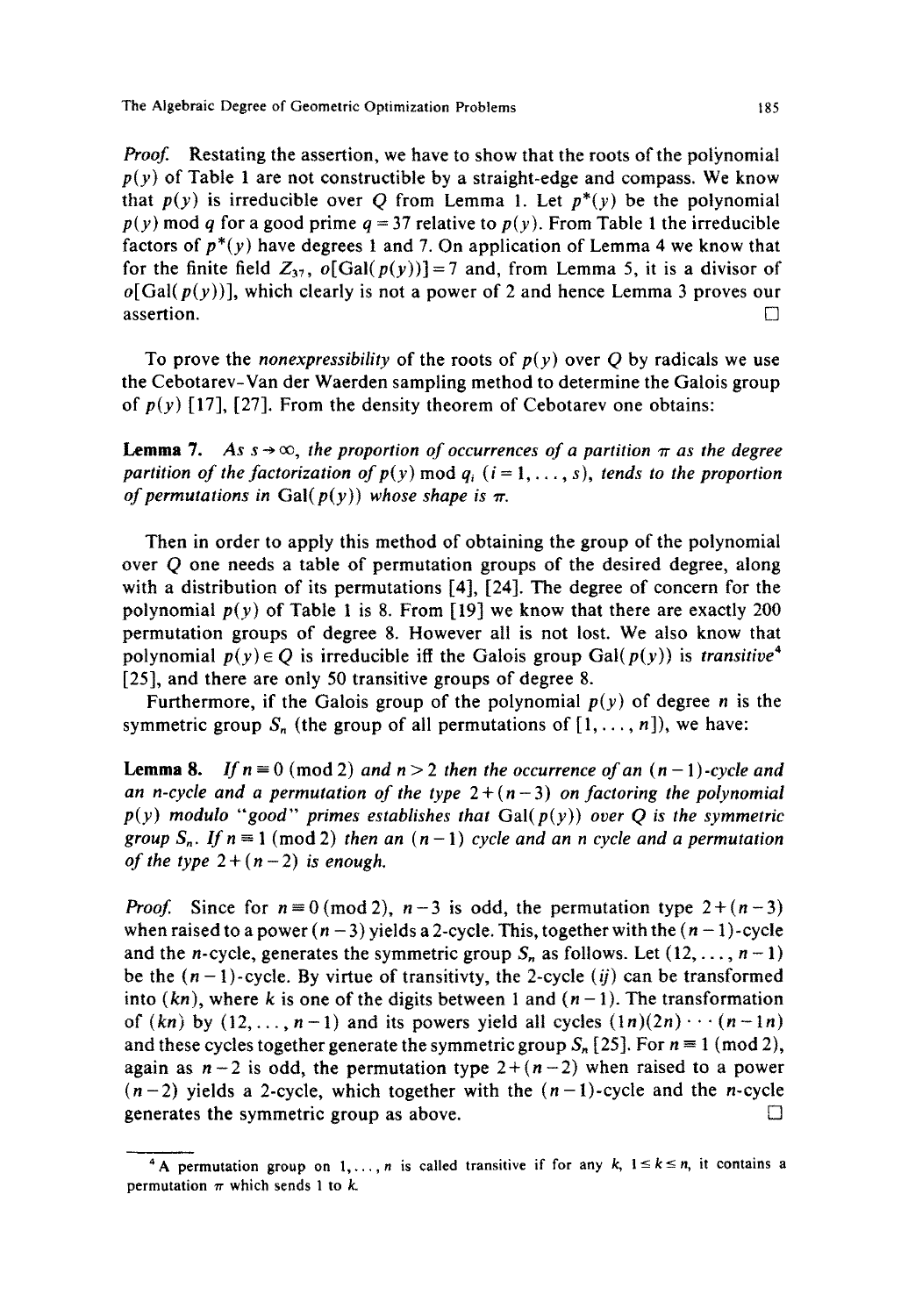Zassenhaus [27] observes that using the Cebotarev-Van der Waerden method for the symmetric  $S_n$  group, sampling about  $n+1$  good primes are sufficient. Usually the decision that Gal( $p(y)$ ) =  $S_n$  is reached even after much less than  $n+1$  trials as a consequence of the evolving pattern of permutations occurring in Gal( $p(y)$ ) and the application of known theorems of permutation groups.

We are now ready to prove our main theorem, but first let us indulge (for the last time) in some definitions. A polynomial  $p(y) \in Q[y]$  is called *solvable* over Q if there is a finite sequence of fields  $Q = F_0 \le F_1 \le \cdots \le F_k$  (where  $F_{i-1} \le F_i$ implies that  $F_{i-1}$  is a subfield of  $F_i$ ) and a finite sequence of integers  $n_0, \ldots, n_{k-1}$ such that  $F_{i+1} = F_i(\alpha_i)$  with  $\alpha_i^n \in F_i$  and if all the roots of  $p(y)$  lie in  $F_k$ , that is,  $E \subseteq F_k$ , where *E* is the splitting field of  $p(y)$ .  $F_k$  is called a *radical extension* of Q. Furthermore, we know from Galois theory that:

**Lemma 9** [11].  $p(y) \in Q[y]$  *is solvable by radicals over Q iff the Galois group over Q of*  $p(y)$ *, Gal(* $p(y)$ *), is a solvable group.* 

**Lemma 10** [11]. The *symmetric group*  $S_n$  *is not solvable for*  $n \geq 5$ *.* 

**Theorem** 11. The generalized Weber *problem, in general, is not solvable by radicals over Q for*  $n \geq 5$ *.* 

**Proof.** Restating the assertion, we need to show that the polynomial  $p(y)$  of Table 1 is not solvable by radicals over Q. We note from Table 1 that for the "good" primes  $q = 19$ , 31, and 37, the degrees of the irreducible factors of  $p(y)$  mod q gives us a 2+5 permutation, an 8-cycle, and a 7-cycle, which is enough to establish, from Lemma 8 for  $n = 8$ , that Gal( $p(y) = S_8$ , the symmetric group of degree 8. Lemma 10 tells us that this is not a solvable group and hence our assertion follows from Lemma 9.  $\Box$ 

### **4. The Line-Restricted Weber Problem**

Given n fixed *destination* points as before in the real plane with coordinates  $(a_i, b_i)$ , we need to determine the location  $(x, y)$  of a single *source* point, restricted to lie on a certain given *line,* such that the sum of the Euclidean distances from this *source* to each of the *destinations* is minimized.

We consider two different positions (and orientations) of this line, since the algebraic degree of the solution point varies with the relative positions of the line and the fixed destination points.

For the nontrivial case of three destination points consider the solution restricted to a line passing through one of the points and *either* not intersecting the convex-hull (of the destination points) (Fig. 5(a)) *or* passing through the convex-hull (Fig. 5(b)).

**Lemma** 12. *For the cases of Fig.* 5(a) *and* (b), *the minimal polynomial p(y ) ( Table*  2) *of degree 8 is irreducible over Q. Furthermore, this polynomial is not solvable by radicals over Q.*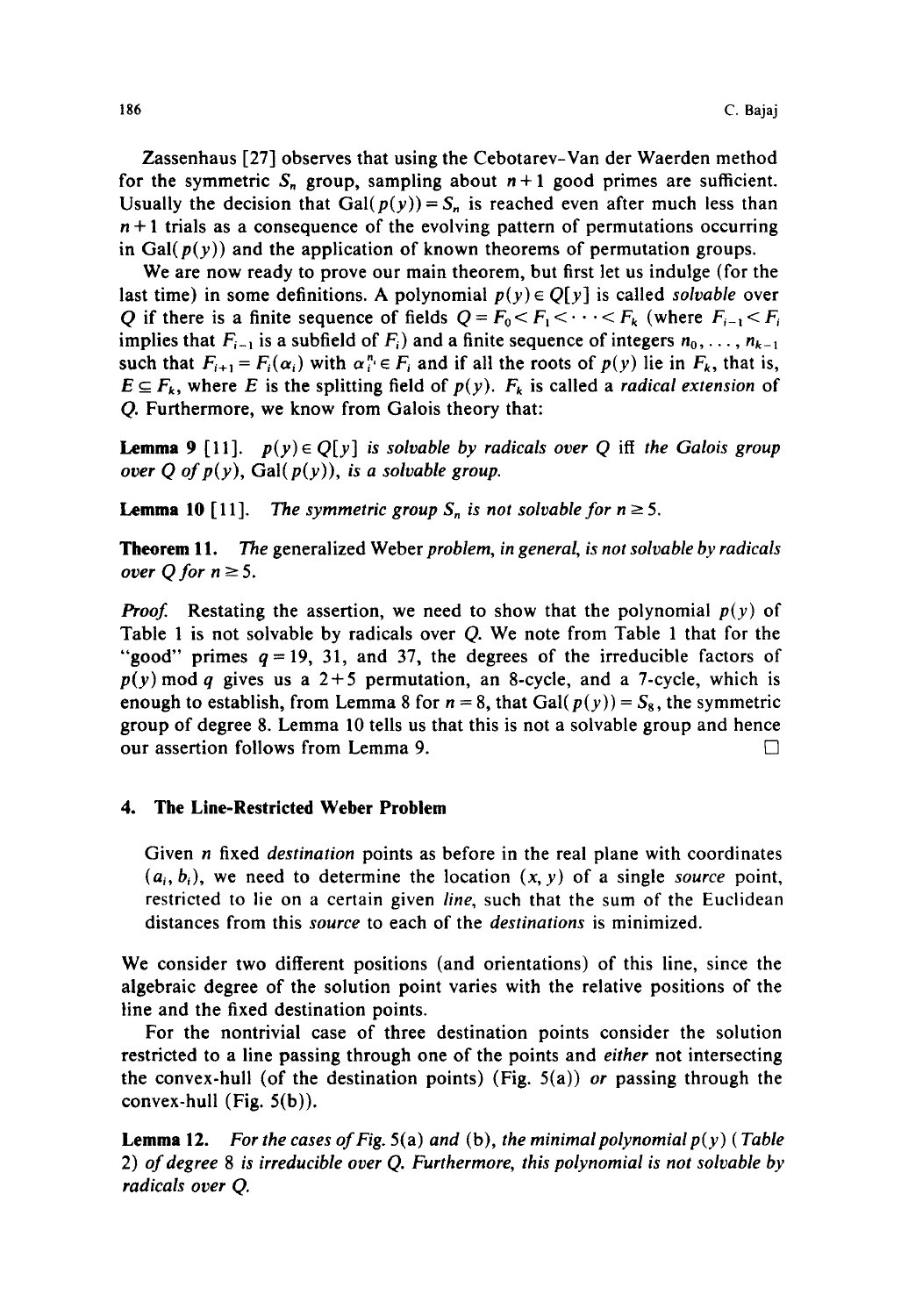

*Proof.* Since  $p(y)$  is irreducible mod 7, for a "good" prime 7, it follows that  $p(y)$  is irreducible over Q. To show nonsolvability by radicals we apply Lemma 8 for  $n = 8$  and note from Table 2 that for the "good" primes  $q = 7$ , 11, and 29 the degrees of the irreducible factors of  $p(y)$  mod q give us an 8-cycle, a 7-cycle, and a 2+5 permutation which is enough to establish that Gal( $p(y)$ ) =  $S_8$ . Again, Lemma 10 tells us that this is not a solvable group and hence our assertion follows from Lemma 9.  $\Box$ 

As before, for the case of  $n = 3$  destination points consider the solution restricted to a line, however, not passing through any of the three points and *either* not intersecting the convex-hull (of the destination points) (Fig. 6(a)) *or*  passing through the convex-hull (Fig. 6(b)).

**Lemma 13.** For the cases of Fig.  $6(a)$  and  $(b)$ , the minimal polynomial  $p(y)$  (Table 3) *of degree* 12 *is irreducible over Q. Furthermore, this polynomial is not solvable by radicals over Q.* 

*Proof.* Since  $p(y)$  is irreducible mod 7, for a "good" prime 7, it follows that  $p(y)$  is irreducible over Q. One notes that the impossibility of straight-edge and compass constructions follows immediately from Lemma 2, since the degree of  $p(y)$  is 12 which is not a power of 2. To show the nonsolvability by radicals, we again apply Lemma 8 for  $n = 8$  and note from Table 2 that for the "good" primes

| $-$ |  |
|-----|--|
|-----|--|

Q:  $p(y) = 3y^8 - 36y^7 + 202y^6 - 780y^5 + 2277y^4 - 4212y^3 + 3402y^2 - 81 = 0$ disc(p(y)):  $2^{38}3^{23}5^{6}13^{3}19687$ Mod 7:  $p(y) = (y^8 + 2y^7 + 2y^6 - y^5 + 3y^4 + 3y^3 + 1) = 0$ Mod 11:  $p(y) = (y-5)(y^7 + 4y^6 + 3y^5 - 3y^4 - 4y^3 - 5y^2 - 2y + 1) = 0$ Mod 29:  $p(y) = (y+13)(y^2+5y-11)(y^5-y^4+12y^3+11y^2+2y+1)=0$ minimize,  $f(y) = 3 - y + \sqrt{(y-3)^2 + 1} + \sqrt{y^2 + 9}$  $df/dy = -1 + (y-3)/\sqrt{(y-3)^2+1} + y/\sqrt{y^2+9} = 0$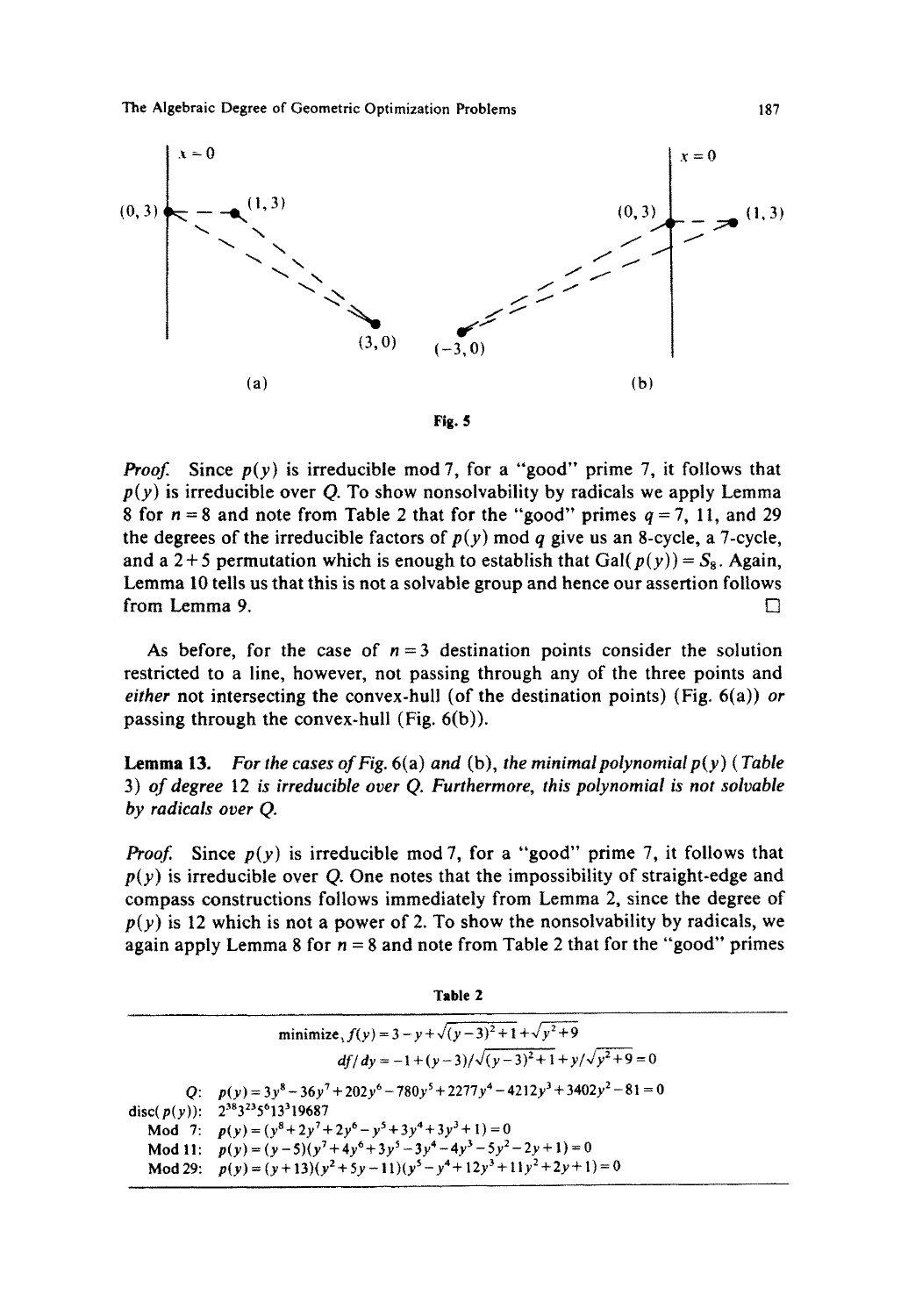П



 $q = 7$ , 19, and 61 the degrees of the irreducible factors of  $p(y)$  mod q give us a 12-cycle, an 11-cycle and a  $2+9$  permutation which is enough to establish that Gal( $p(y)$ ) =  $S_{12}$ , the symmetric group of degree 12. Lemma 10 tells us that this is not a solvable group and hence our assertion follows from Lemma 9.  $\Box$ 

**Theorem** 14. The line-restricted Weber *problem, in general, is not solvable by radicals over Q for*  $n \ge 3$ *.* 

Proof. Follows from Lemmas 12 and 13.

For the case of the line passing through two of the three given destination points, the solution to the line-restricted Weber problem coincides with projection of the 3rd point onto that line and so is constructible. Furthermore, the case of  $n = 5$  for the symmetric generalized Weber problem is equivalent to the (weighted) case,  $n = 3$ , of the line-restricted Weber problem, where the *line* is the axis of symmetry, which passes through one of the destination points (and hence the algebraic degree of the solutions are the same). On the other hand the above case of  $n = 3$  of the line-restricted Weber problem where the line does not pass through any of the destination points is equivalent to the case of  $n = 6$  for the symmetric generalized Weber problem (the line becoming the axis of symmetry as before). The solutions of these cases are, as expected, of higher algebraic degree.

| minimize, $f(y) = \sqrt{(y-3)^2+4} + \sqrt{(y-3)^2+1} + \sqrt{y^2+1}$<br>$df/dy = (y-3)/\sqrt{(y-3)^2+4+(y-3)/\sqrt{(y-3)^2+1}+y/\sqrt{y^2+1}} = 0$ |
|-----------------------------------------------------------------------------------------------------------------------------------------------------|
| Q: $p(y) = 3y^{12} - 72y^{11} + 780y^{10} - 4002y^9 + 20772y^8 - 58500y^7 + 113610y^6$                                                              |
| $-155448y^{5} + 156912y^{4} - 119040y^{3} + 51786y^{2} + 972y - 729 = 0$                                                                            |
| disc( $p(y)$ ): $2^a 3^b 5^c 13^d p$                                                                                                                |
| Mod 7: $p(y) = (y^{12} - 3y^{11} + y^{10} + 2y^9 + y^8 + 2y^7 - 2y^5 + 3y^3 + 2y^2 + 2y + 2) = 0$                                                   |
| Mod 19: $p(y) = (y-6)(y^{11} + y^{10} + 8y^8 - y^7 + 7y^6 + 7y^5 + y^4 + 3y^3 - 9y^2 + 5y - 7) = 0$                                                 |
| Mod 61: $p(y) = (y+13)(y^2-3y+10)(y^9+27y^8+19y^6-7y^5+y^4-10y^3-25y^2-21y+23) = 0$                                                                 |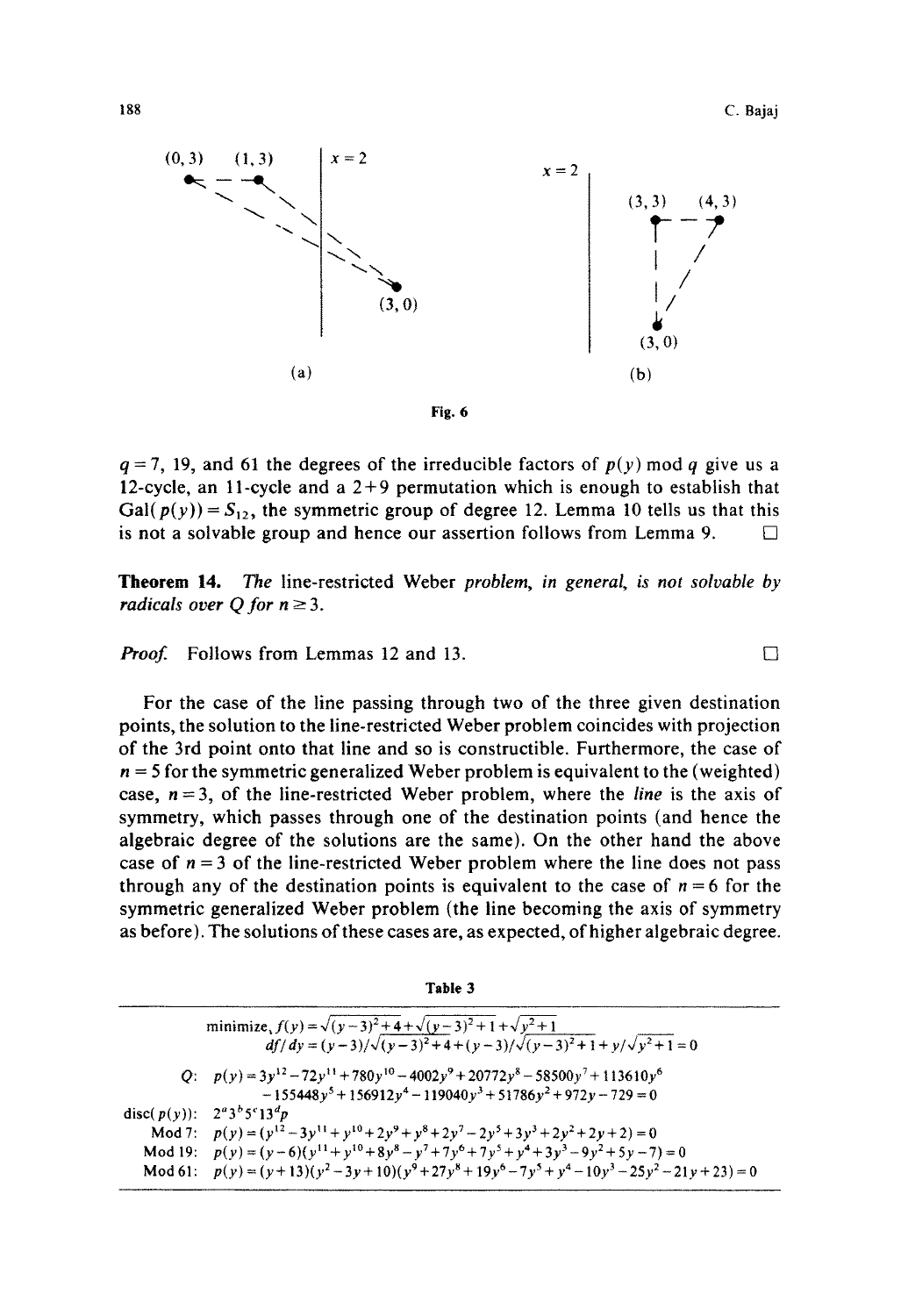#### **5. Euclidean Three-Dimension Space**

The Weber problems that we have considered can also be generalized to the case of noncoplanar points in real Euclidean three-dimension space. The simplest case here corresponds to four noncoplanar points forming a tetrahedron. The solution point which minimizes the sum of the Euclidean distances from these four points clearly lies inside the tetrahedron, however, for no point within the tetrahedron does there exist a *regular* configuration analogous to the corresponding planar Weber problem of Fig. 1 (namely, pairs of lines subtending equal angles at the solution point). The problem in three dimensions thus appears more difficult and as we suspect, in general, not solvable by radicals over  $Q$ . We show this to be true for the case of four noncoplanar points with the solution restricted to a line passing through one of the given points, as illustrated by Fig. 7.

**Theorem 15.** The three-dimension *version of the* line-restricted Weber *problem, in general, is not solvable by radicals over Q for*  $n \geq 4$ *.* 

Proof. This case of four noncoplanar points corresponds to a case of four planar points of the planar line-restricted Weber problem with two of the points being symmetrical about the given line. Our proof thus follows from Theorem 14. Alternatively, and more directly, we derive the corresponding polynomial via the algebraic reduction, and prove our result similar to the proof of Theorem 11. The polynomials  $p_1(y)$  and  $p_2(y)$  of Table 4 correspond, respectively, to the point configurations (a) and (b) of Fig. 7. For  $p_1(y)$  of degree 6, we note from Table 4 that for the "good" primes  $q = 17$ , 19, and 29, degrees of the irreducible factors of  $p_1(y)$  mod q give us a 5-cycle, a 6-cycle and a  $2+3$  permutation, which is enough to establish our assertion (from Lemmas 8, 9, and 10). Similarly, for  $p_2(y)$  of degree 10, we note from Table 4 that for the "good" primes  $q = 19, 31$ , and 37, the degrees of the irreducible factors of  $p_2(y)$  mod q give us a 10-cycle, a 9-cycle, and a  $2+7$  permutation, which is again enough to establish our  $\Box$  assertion.



**Fig. 7**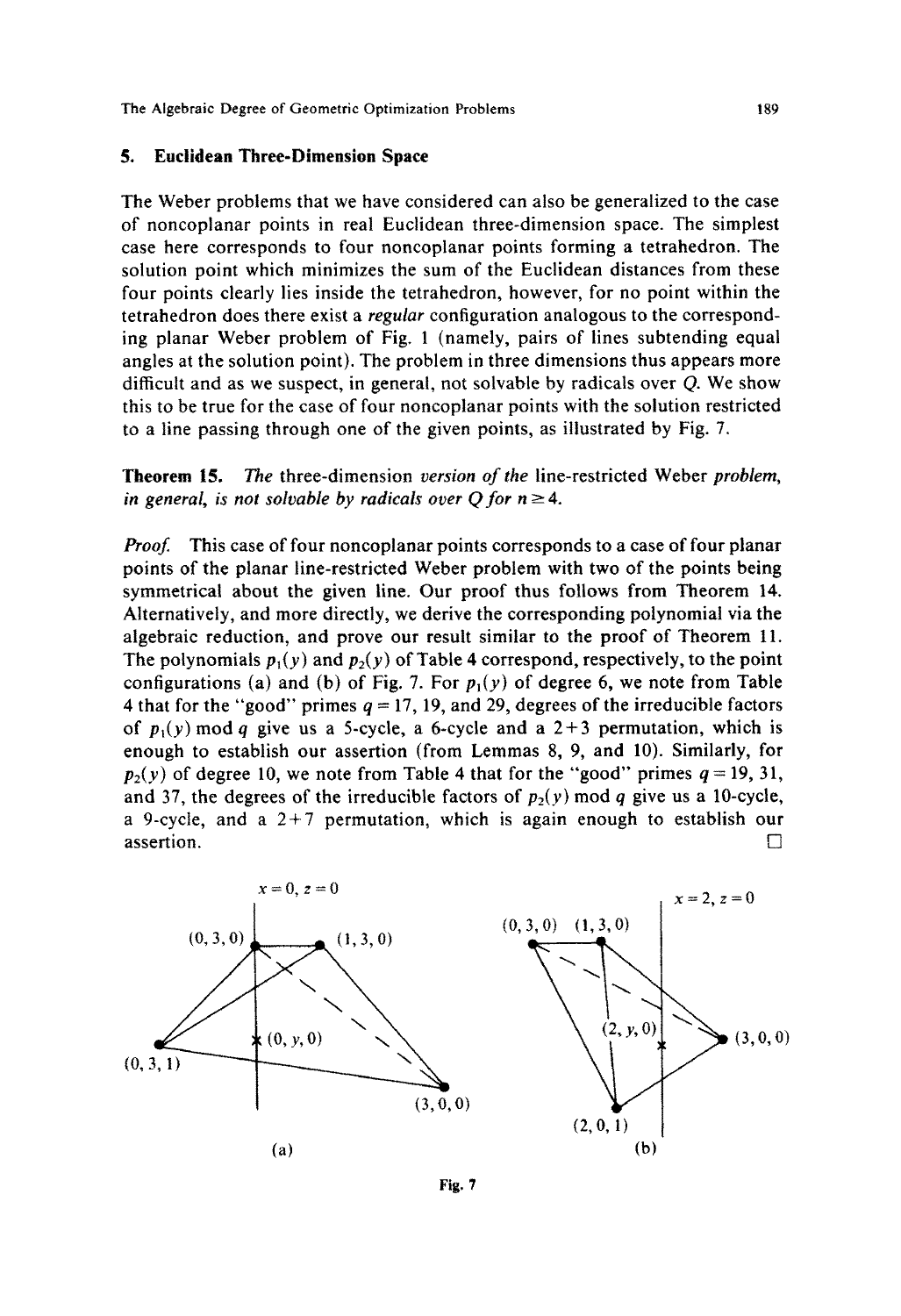```
Table 4
```

```
Q: p_1(y) = 56y^6 - 768y^5 + 4257y^4 - 15228y^3 + 42768y^2 - 75816y^7 + 54756 = 0Mod 17: 
a 5-cycle 
Mod 19: 
a 6-cycle 
Mod 29: 
a 2+3 permutation 
     Q: p_2(y) = 8y^{10} - 112y^9 + 507y^8 + 492y^7 - 14448y^6 + 64932y^5 - 143326y^4 + 160772y^3Mod 19: 
a 10-cycle 
Mod 31: 
a 9-cycle 
Mod 37: a 2 + 7 permutation
                 -71112y^2-324y+243=0
```
## **6. Discussion and Further Research**

We have outlined above a method of obtaining the minimal polynomial, whose root over the field of rational numbers is the solution of the geometric optimization problem on the real (Euclidean) plane. This may be applied to a number of other optimization problems as well. Other methods of computing minimal polynomials could also be used [21]. Having obtained the minimal polynomial one can apply Galois theoretic methods to check for solvability as sketched above. Alternatively, one can use the computational procedure of [ 15]. From the minimal polynomial of the nonsolvable optimization problems one can derive a complexity bound for approximations which primarily depends on the algebraic degree of the optimum solution point (the degree of the minimal polynomial). For the case when the polynomial is solvable, computational lower bounds for obtaining the solution based on the order of the solvable Galois group may be derived using methods of logic [7]. It seems that the domain of relations between the algebraic degree, the order of the Galois group of the minimal polynomials, and the complexity of obtaining the solution point of optimization problems is an exciting area to explore.

#### **Acknowledgments**

Sincere thanks to John Hopcroft for his suggestions in the use of algebraic methods and to Walter Schnyder for his explanations on the intricacies of logic.

## **References**

- 1. C. Bajaj, Geometric Optimization and Computational Complexity, Computer Science Technical Report TR84-629, Ph.D. thesis, Cornell University, Ithaca, NY, 1984.
- 2. A. Baker, *Transcendental Number Theory,* Cambridge University Press, Cambridge, 1975.
- 3. J. Burns, Abstract definition of groups of degree eight, *Amer. J. Math.* 37 (t915), 195-214.
- 4. C. Butler and J. McKay, The transitive groups of degree up to 11, *Comm. Algebra* il (1983), 863-911.